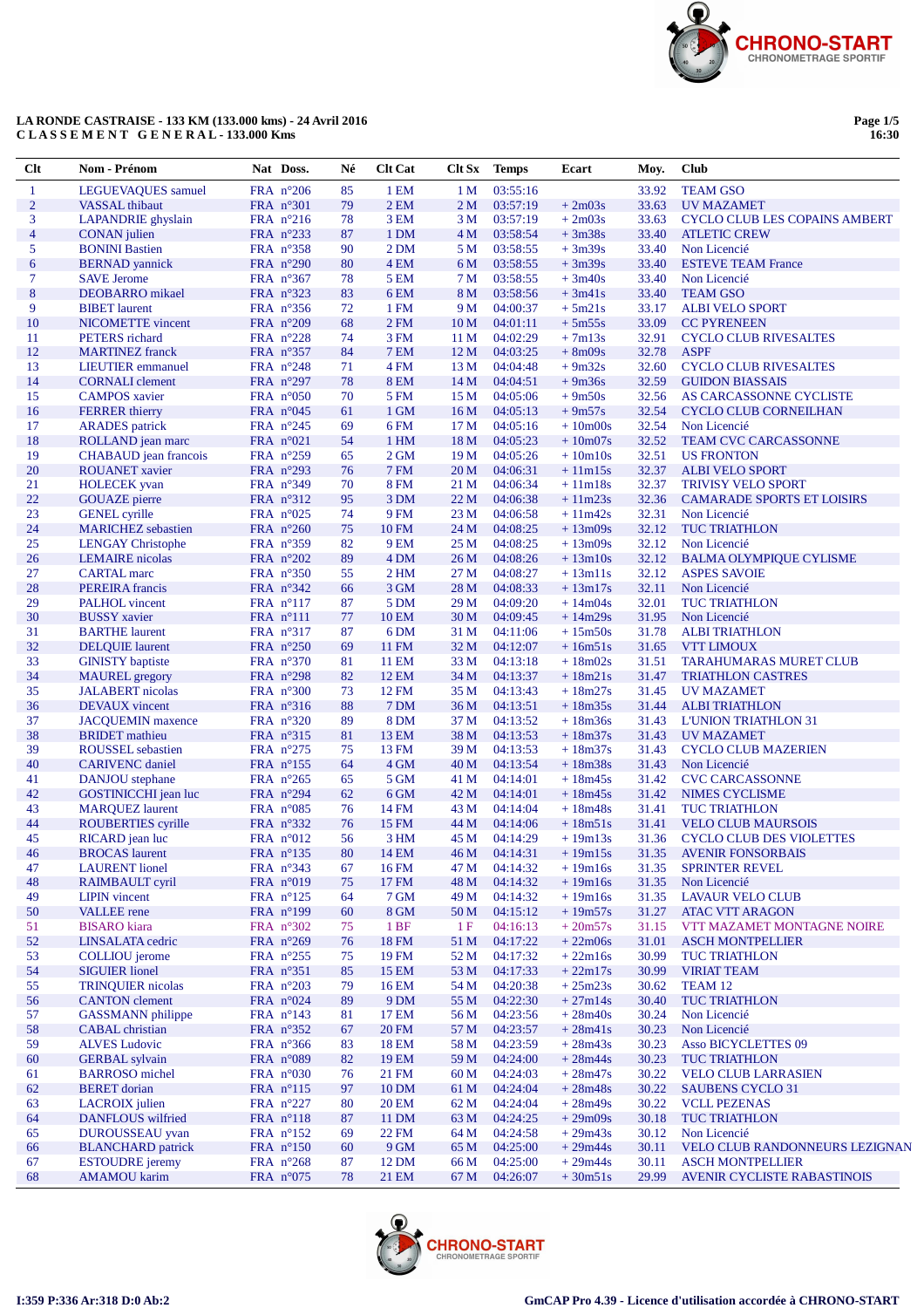

# LA RONDE CASTRAISE - 133 KM (133.000 kms) - 24 Avril 2016<br>CLASSEMENT GENERAL-133.000 Kms

| Page 2/5 |  |
|----------|--|
| 16:30    |  |

| $Cl$ t     | Nom - Prénom                                        | Nat Doss.                                | Né       | <b>Clt Cat</b>        | Clt Sx                               | <b>Temps</b>         | Ecart                  | Moy.           | <b>Club</b>                                                       |
|------------|-----------------------------------------------------|------------------------------------------|----------|-----------------------|--------------------------------------|----------------------|------------------------|----------------|-------------------------------------------------------------------|
| 69         | <b>CHAUVIN</b> mathieu                              | FRA n°017                                | 77       | <b>22 EM</b>          | 68 M                                 | 04:26:18             | $+31m02s$              | 29.97          | Non Licencié                                                      |
| 70         | ROUSSIN jean                                        | FRA n°178                                | 69       | <b>23 FM</b>          | 69 M                                 | 04:27:04             | $+31m48s$              | 29.88          | <b>VILLENEUVE CYCLISTE</b>                                        |
| 71         | <b>CHAYRIGUES</b> samuel                            | FRA $n^{\circ}142$                       | 77       | 23 EM                 | 70 M                                 | 04:27:05             | $+31m50s$              | 29.88          | <b>CAHORS CYCLISME</b>                                            |
| $72\,$     | <b>NOWAK</b> frederic                               | FRA n°258                                | 76       | 24 FM                 | 71 M                                 | 04:27:06             | $+31m50s$              | 29.88          | <b>US FRONTON</b>                                                 |
| 73         | <b>MIALHE</b> brice                                 | FRA $n^{\circ}285$                       | 77       | 24 EM                 | 72 M                                 | 04:27:07             | $+31m51s$              | 29.88          | <b>CAHORS CYCLISME</b>                                            |
| 74         | <b>CONSTANS</b> benoit                              | FRA n°313                                | 84       | <b>25 EM</b>          | 73 M                                 | 04:27:30             | $+32m14s$              | 29.83          | <b>L'UNION TRIATHLON</b>                                          |
| 75         | PERICOU yannick                                     | FRA n°314                                | 80       | <b>26 EM</b>          | 74 M                                 | 04:27:30             | $+32m14s$              | 29.83          | <b>L'UNION TRIATHLON</b>                                          |
| 76         | <b>FUSTER</b> fernando                              | FRA n°292                                | 81       | <b>27 EM</b>          | 75 M                                 | 04:27:55             | $+32m39s$              | 29.79          | <b>TUC TRIATHLON</b>                                              |
| 77<br>78   | PLET didier                                         | FRA $n^{\circ}289$<br>FRA n°048          | 64<br>75 | 10 GM<br><b>25 FM</b> | 76 M<br>77 M                         | 04:28:57<br>04:28:58 | $+33m41s$<br>$+33m42s$ | 29.67<br>29.67 | <b>TEAM CVC CARCASSONNE</b>                                       |
| 79         | <b>TREADWELL</b> philip<br><b>AZEMAR</b> claude     | FRA $n^{\circ}333$                       | 58       | 11 GM                 | 78 M                                 | 04:28:58             | $+33m42s$              | 29.67          | <b>CVC CARCASSONNE</b><br>UNION CYCLISTE REQUISTA                 |
| 80         | <b>MASSOL</b> andre                                 | FRA $n^{\circ}326$                       | 61       | 12 GM                 | 79 M                                 | 04:28:59             | $+33m43s$              | 29.67          | UNION CYCLISTE REQUISTA                                           |
| 81         | <b>MEGEMONT</b> philippe                            | FRA n°305                                | 62       | 13 GM                 | 80 M                                 | 04:29:39             | $+34m23s$              | 29.60          | <b>AVENIR FONSORBAIS</b>                                          |
| 82         | <b>FRANCOLI</b> francisco                           | FRA $n^{\circ}328$                       | 72       | <b>26 FM</b>          | 81 M                                 | 04:29:55             | $+34m39s$              | 29.57          | Non Licencié                                                      |
| 83         | <b>MERY</b> fabien                                  | FRA $n^{\circ}119$                       | 85       | 28 EM                 | 82 M                                 | 04:31:37             | $+36m21s$              | 29.38          | <b>TEAM LA RICHE</b>                                              |
| 84         | <b>RODIER</b> gilles                                | FRA $n^{\circ}341$                       | 68       | 27 FM                 | 83 M                                 | 04:31:44             | $+36m28s$              | 29.37          | <b>LAVAUR VELO CLUB</b>                                           |
| 85         | PHEZ jeremy                                         | FRA $n^{\circ}124$                       | 81       | 29 EM                 | 84 M                                 | 04:32:46             | $+37m30s$              | 29.26          | Non Licencié                                                      |
| 86         | LAURENS guillaume                                   | FRA $n^{\circ}058$                       | 74       | <b>28 FM</b>          | 85 M                                 | 04:35:09             | $+39m53s$              | 29.00          | VTT CLUB GAGNAC                                                   |
| 87         | <b>TOUBAS</b> sebastien                             | FRA $n^{\circ}105$                       | 72       | 29 FM                 | 86 M                                 | 04:35:10             | $+39m54s$              | 29.00          | <b>CYCLO CLUB RIVESALTES</b>                                      |
| 88         | <b>PRISSE</b> thierry                               | FRA $n^{\circ}031$                       | 64       | 14 GM                 | 87 M                                 | 04:35:43             | $+40m27s$              | 28.94          | <b>CYCLO CLUB FONSORBES</b>                                       |
| 89         | <b>JOURDAIN</b> eric                                | FRA $n°079$                              | 61       | 15 GM                 | 88 M                                 | 04:35:50             | $+40m34s$              | 28.93          | <b>CCSDP</b>                                                      |
| 90         | <b>CAILLON</b> lionel                               | FRA $n^{\circ}062$                       | 66       | 16 GM                 | 89 M                                 | 04:35:50             | $+40m34s$              | 28.93          | CLUB CYCLISTE ST DENIS DE PILE                                    |
| 91<br>92   | <b>SCHWARTZMAN</b> pascal<br><b>LAGANNE</b> jacques | FRA $n^{\circ}296$                       | 65<br>70 | 17 GM                 | 90 M<br>91 M                         | 04:35:50<br>04:35:51 | $+40m34s$<br>$+40m35s$ | 28.93<br>28.93 | <b>CYCLO CLUB AUSSONNAIS</b>                                      |
| 93         | LOSEGO cedric                                       | FRA $n^{\circ}186$<br>FRA $n^{\circ}338$ | 80       | 30 FM<br>30 EM        | 92 M                                 | 04:35:52             | $+40m36s$              | 28.93          | <b>L'UNION TRIATHLON</b><br><b>VELO CLUB SERIGNANAIS</b>          |
| 94         | PAYOUX loic                                         | FRA $n^{\circ}023$                       | 86       | 31 EM                 | 93 M                                 | 04:35:54             | $+40m38s$              | 28.93          | <b>TUC TRIATHLON</b>                                              |
| 95         | DE LAGREVOL remi                                    | FRA $n°096$                              | 70       | 31 FM                 | 94 M                                 | 04:36:12             | $+40m56s$              | 28.89          | <b>VELO CLUB TILLE</b>                                            |
| 96         | <b>PUECH</b> gilles                                 | FRA $n^{\circ}225$                       | 55       | 4 HM                  | 95 M                                 | 04:36:36             | $+41m20s$              | 28.85          | <b>CVC CARCASSONNE</b>                                            |
| 97         | <b>WRIGHT</b> robert                                | FRA $n^{\circ}217$                       | 68       | <b>32 FM</b>          | 96 M                                 | 04:36:37             | $+41m22s$              | 28.85          | <b>CYCLO CLUB MAZERIEN</b>                                        |
| 98         | QUESADA pierre                                      | FRA $n^{\circ}309$                       | 72       | 33 FM                 | 97 M                                 | 04:36:38             | $+41m22s$              | 28.85          | <b>AVENIR FONSORBAIS</b>                                          |
| 99         | SINGLANDE eric                                      | FRA $n^{\circ}198$                       | 71       | 34 FM                 | 98 M                                 | 04:36:45             | $+41m29s$              | 28.84          | UNION CYCLO CAPDENAC                                              |
| 100        | <b>BUENO</b> francois                               | FRA n°212                                | 78       | <b>32 EM</b>          | 99 M                                 | 04:37:03             | $+41m47s$              | 28.80          | <b>CYCLO CLUB LIMOUX</b>                                          |
| 101        | <b>BARBAZA</b> christian                            | FRA $n^{\circ}014$                       | 74       | 35 FM                 | 100 <sub>M</sub>                     | 04:37:03             | $+41m47s$              | 28.80          | <b>CYCLO CLUB LIMOUX</b>                                          |
| 102        | PEREZ jose                                          | FRA $n^{\circ}211$                       | 63       | 18 GM                 | 101 M                                | 04:37:05             | $+41m49s$              | 28.80          | <b>CYCLO CLUB MAZERIEN</b>                                        |
| 103        | <b>VERGER</b> thierry                               | FRA $n^{\circ}280$                       | 62       | 19 GM                 | 102 M                                | 04:37:05             | $+41m50s$              | 28.80          | VELO CLUB ROQUETTOIS                                              |
| 104        | <b>MAUDET</b> david                                 | FRA $n^{\circ}191$                       | 74       | 36 FM                 | 103 <sub>M</sub>                     | 04:37:23             | $+42m07s$              | 28.77          | <b>TUC TRIATHLON</b>                                              |
| 105<br>106 | <b>VERGER</b> frederic<br><b>POPEK</b> damien       | FRA n°279<br>FRA $n^{\circ}104$          | 68<br>83 | 37 FM<br>33 EM        | 104 <sub>M</sub><br>105 <sub>M</sub> | 04:38:18<br>04:38:20 | $+43m02s$<br>$+43m04s$ | 28.68<br>28.67 | <b>VELO CLUB ROQUETTOIS</b><br>Non Licencié                       |
| 107        | <b>TORREGROSA</b> olivier                           | FRA $n^{\circ}210$                       | 76       | 38 FM                 | 106 <sub>M</sub>                     | 04:38:22             | $+43m06s$              | 28.67          | <b>CYCLO CLUB LEGUEVIN</b>                                        |
| 108        | <b>MITERNIOUE</b> laurent                           | FRA $n^{\circ}311$                       | 76       | 39 FM                 | 107 <sub>M</sub>                     | 04:38:23             | $+43m07s$              | 28.67          | SPORTING CLUB DE PLAISANCE                                        |
| 109        | <b>LABARTHE</b> jerome                              | FRA $n^{\circ}087$                       | 66       | 20 GM                 | 108 M                                | 04:38:24             | $+43m08s$              | 28.66          | SPORTING CLUB DE PLAISANCE                                        |
| 110        | <b>BLAYAC</b> thierry                               | FRA $n^{\circ}254$                       | 66       | 21 GM                 | 109 M                                | 04:38:32             | $+43m16s$              | 28.65          | <b>LAVAUR VELO CLUB</b>                                           |
| 111        | <b>PUKROP</b> adrien                                | FRA $n^{\circ}318$                       | 86       | 34 EM                 | 110 <sub>M</sub>                     | 04:38:38             | $+43m22s$              | 28.64          | <b>TUC TRIATHLON</b>                                              |
| 112        | <b>BARBIER</b> sebastien                            | FRA $n^{\circ}076$                       | 76       | <b>40 FM</b>          | 111 M                                | 04:38:38             | $+43m22s$              | 28.64          | <b>TUC TRIATHLON</b>                                              |
| 113        | <b>CHEVRIER</b> patrick                             | FRA $n^{\circ}026$                       | 63       | 22 GM                 | 112 M                                | 04:38:41             | $+43m25s$              | 28.64          | CLUB CYCLISTE ST DENIS DE PILE                                    |
| 114        | <b>IVANOVA</b> elena                                | FRA $n^{\circ}353$                       | 66       | $1 \text{CF}$         | 2F                                   | 04:38:46             | $+43m30s$              |                | 28.63 Non Licencié                                                |
| 115        | <b>MAZET</b> gauthier                               | FRA n°299                                | 73       | 41 FM                 | 113 M                                | 04:38:47             | $+43m31s$              | 28.63          | <b>CYCLO CLUB MAZERIEN</b>                                        |
| 116        | <b>FAURE</b> patrick<br><b>TACHON</b> bruno         | FRA n°241                                | 61       | 23 GM                 | 114 M                                | 04:38:54             | $+43m38s$              | 28.61          | <b>AVENIR FONSORBAIS</b>                                          |
| 117<br>118 | STEIN jean nicolas                                  | FRA $n^{\circ}229$<br>FRA n°177          | 67<br>86 | 42 FM<br>35 EM        | 115 M<br>116 M                       | 04:39:16<br>04:39:42 | $+44m00s$<br>$+44m27s$ | 28.58<br>28.53 | <b>VELO CLUB VILLEFRANCHOIS</b><br><b>BALMA OLYMPIQUE CYLISME</b> |
| 119        | <b>MOUISEL</b> etienne                              | FRA $n^{\circ}224$                       | 79       | 36 EM                 | 117 M                                | 04:39:56             | $+44m40s$              | 28.51          | <b>TUC TRIATHLON</b>                                              |
| 120        | PERCEBOIS francois                                  | FRA $n^{\circ}123$                       | 80       | 37 EM                 | 118 M                                | 04:39:56             | $+44m40s$              | 28.51          | <b>TUC TRIATHLON</b>                                              |
| 121        | PASSARD theo                                        | FRA $n^{\circ}276$                       | 89       | 13 DM                 | 119 M                                | 04:40:01             | $+44m45s$              | 28.50          | <b>UA TARBES TRIATHLON</b>                                        |
| 122        | <b>ROUGER</b> aurelien                              | FRA $n^{\circ}028$                       | 84       | 38 EM                 | 120 M                                | 04:40:28             | $+45m12s$              | 28.45          | <b>TUC TRIATHLON</b>                                              |
| 123        | <b>SACAREAU</b> pierre                              | FRA $n^{\circ}092$                       | 59       | 24 GM                 | 121 M                                | 04:40:32             | $+45m16s$              | 28.45          | <b>CYCLO FONSORBAIS</b>                                           |
| 124        | <b>REVERDY</b> didier                               | FRA $n^{\circ}208$                       | 67       | 43 FM                 | 122 M                                | 04:40:37             | $+45m21s$              | 28.44          | <b>CYCLO CLUB LIMOUX</b>                                          |
| 125        | <b>MILLES</b> sébastien                             | FRA n°371                                | 74       | 44 FM                 | 123 M                                | 04:40:38             | $+45m22s$              | 28.44          | Non Licencié                                                      |
| 126        | <b>LEGENNE</b> jerome                               | FRA $n^{\circ}303$                       | 63       | 25 GM                 | 124 M                                | 04:43:37             | $+48m21s$              | 28.14          | <b>CPRS PINS JUSTARET VILLATE</b>                                 |
| 127        | <b>ALVAREZ</b> daniel                               | FRA $n^{\circ}116$                       | 67       | 45 FM                 | 125 M                                | 04:43:38             | $+48m22s$              | 28.14          | <b>SAUBENS CYCLO 31</b>                                           |
| 128        | <b>DANDRE</b> eric                                  | FRA n°188                                | 68       | 46 FM                 | 126 M                                | 04:43:42             | $+48m27s$              | 28.13          | CYCLO CLUB DE LAUNAGUET                                           |
| 129<br>130 | <b>BOSSARD</b> loic<br><b>CARRIERE</b> pascal       | FRA $n^{\circ}108$<br>FRA $n^{\circ}235$ | 97<br>67 | 14 DM<br>47 FM        | 127 <sub>M</sub><br>128 M            | 04:44:42<br>04:47:23 | $+49m26s$<br>$+52m07s$ | 28.03<br>27.77 | <b>VELO CLUB MONDONVILLOIS</b><br><b>CYCLO CLUB LEZATOIS</b>      |
| 131        | <b>CEPAIR</b> olivier                               | FRA $n^{\circ}368$                       | 70       | 48 FM                 | 129 <sub>M</sub>                     | 04:48:08             | $+52m52s$              | 27.70          | Non Licencié                                                      |
| 132        | <b>GRAMOND</b> sebastien                            | FRA n°244                                | 69       | 49 FM                 | 130 <sub>M</sub>                     | 04:48:23             | $+53m07s$              | 27.67          | <b>CAHORS CYCLISME</b>                                            |
| 133        | <b>TREMOLIERES</b> marc                             | FRA $n^{\circ}249$                       | 71       | 50 FM                 | 131 M                                | 04:48:23             | $+53m08s$              | 27.67          | UNION CYCLISTE REQUISTA                                           |
| 134        | DENYS jean francois                                 | FRA n°327                                | 72       | 51 FM                 | 132 M                                | 04:48:37             | $+53m21s$              | 27.65          | <b>BICYCLE CLUB L'ISLE JOURDAIN</b>                               |
| 135        | LE CALVEZ eric                                      | FRA $n^{\circ}073$                       | 70       | 52 FM                 | 133 M                                | 04:49:17             | $+54m01s$              | 27.59          | L'UNION CYCLISTE 31                                               |
| 136        | COSTADOAT dominique                                 | FRA $n^{\circ}334$                       | 60       | 26 GM                 | 134 M                                | 04:49:17             | $+54m01s$              | 27.59          | Non Licencié                                                      |

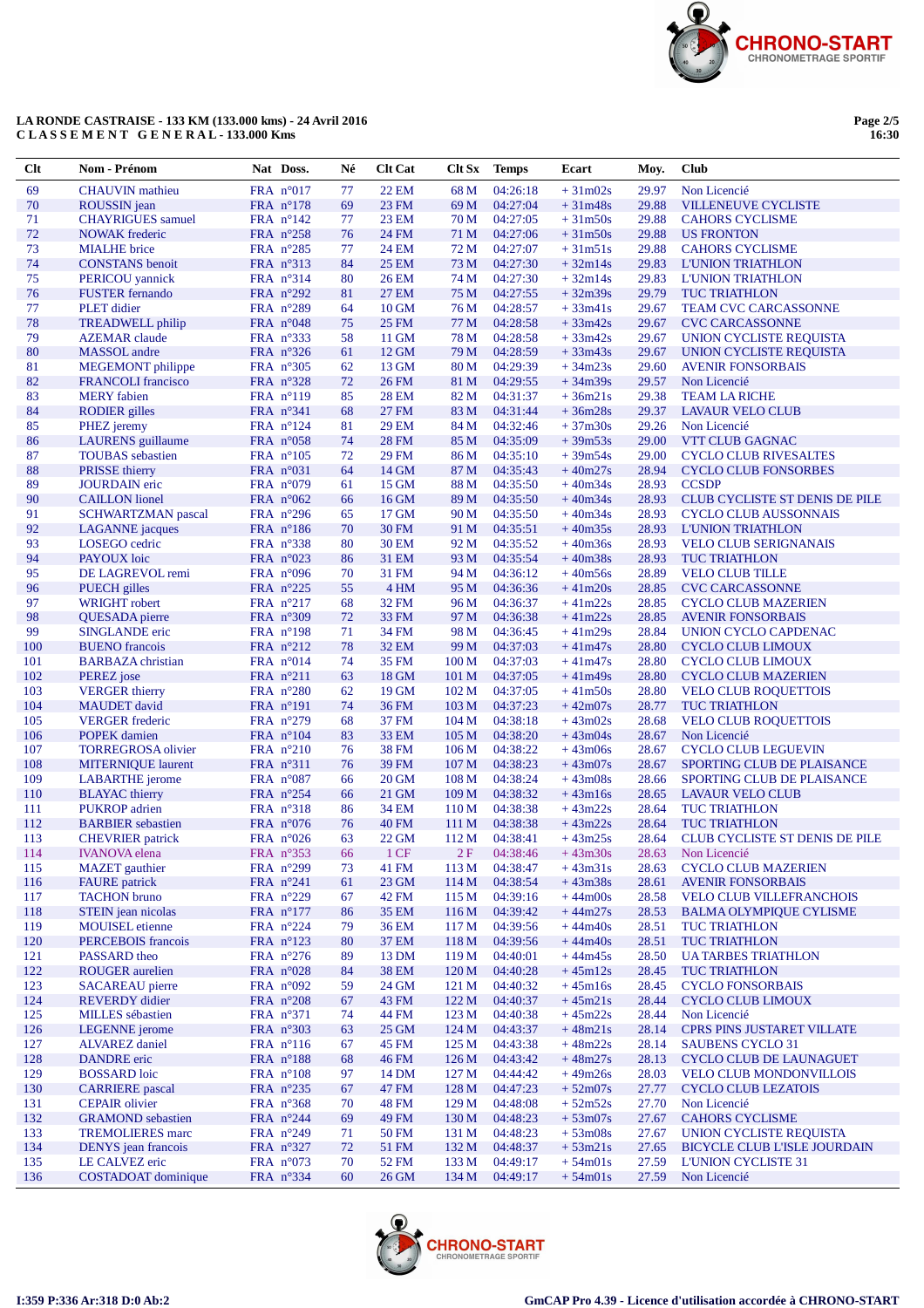

# LA RONDE CASTRAISE - 133 KM (133.000 kms) - 24 Avril 2016<br>CLASSEMENT GENERAL - 133.000 Kms

Page 3/5<br>16:30

| Clt        | Nom - Prénom                                      | Nat Doss.                                | Né       | <b>Clt Cat</b> | Clt Sx           | <b>Temps</b>         | Ecart                                  | Moy.           | Club                                                             |
|------------|---------------------------------------------------|------------------------------------------|----------|----------------|------------------|----------------------|----------------------------------------|----------------|------------------------------------------------------------------|
| 137        | <b>FERREIRA</b> frank                             | FRA $n^{\circ}002$                       | 78       | 39 EM          | 135 M            | 04:50:36             | $+55m20s$                              | 27.46          | <b>TUC TRIATHLON</b>                                             |
| 138        | <b>THUILLIER</b> julien                           | FRA $n^{\circ}164$                       | 81       | 40 EM          | 136 M            | 04:50:37             | $+55m22s$                              | 27.46          | <b>TUC TRIATHLON</b>                                             |
| 139        | <b>GALVEZ CANETE gabriel luis</b>                 | FRA $n^{\circ}007$                       | 88       | 15 DM          | 137 M            | 04:50:38             | $+55m22s$                              | 27.46          | <b>TUC TRIATHLON</b>                                             |
| 140        | <b>BASSERY</b> andre                              | FRA $n^{\circ}236$                       | 44       | $1 \,$ JM      | 138 M            | 04:50:39             | $+55m23s$                              | 27.46          | <b>ARRAS VELO CLUB</b>                                           |
| 141        | <b>PICARD</b> stephane                            | FRA $n^{\circ}003$                       | 75       | 53 FM          | 139 <sub>M</sub> | 04:50:40             | $+55m24s$                              | 27.45          | <b>TUC TRIATHLON</b>                                             |
| 142        | <b>CRATTELET</b> jonathan                         | FRA $n^{\circ}004$                       | 84       | 41 EM          | 140 <sub>M</sub> | 04:50:45             | $+55m29s$                              | 27.45          | <b>TUC TRIATHLON</b>                                             |
| 143        | <b>HAUCHARD</b> bastien                           | FRA $n^{\circ}223$                       | 89       | 16 DM          | 141 M            | 04:50:45             | $+55m29s$                              | 27.45          | <b>TUC TRIATHLON</b>                                             |
| 144        | <b>CRESPY</b> denis                               | FRA $n^{\circ}247$                       | 53       | 5 HM           | 142 M            | 04:50:49             | $+55m33s$                              | 27.44          | Non Licencié                                                     |
| 145        | JOUVET christophe                                 | FRA $n^{\circ}344$                       | 65       | 27 GM          | 143 M            | 04:50:50             | $+55m34s$                              | 27.44          | Non Licencié                                                     |
| 146        | <b>ROUX</b> francois                              | FRA $n^{\circ}238$                       | 73       | 54 FM          | 144 M            | 04:50:50             | $+55m34s$                              | 27.44          | Non Licencié                                                     |
| 147<br>148 | <b>BOILEAU</b> philippe<br><b>MOURAREAU</b> bruno | FRA $n^{\circ}060$<br>FRA n°232          | 54<br>64 | 6 HM<br>28 GM  | 145 M<br>146 M   | 04:50:51<br>04:50:51 | $+55m35s$<br>$+55m35s$                 | 27.44<br>27.44 | <b>CYCLO CLUB FAUX FURIEUX</b><br><b>CLUB CYCLO PAYS D'OLMES</b> |
| 149        | MICHIELETTO philippe                              | FRA $n^{\circ}$ 133                      | 61       | 29 GM          | 147 M            | 04:51:14             | $+55m58s$                              | 27.40          | <b>TEAM CULTURE VELO</b>                                         |
| 150        | <b>PENIN</b> romaric                              | FRA $n^{\circ}175$                       | 89       | 17 DM          | 148 M            | 04:51:54             | $+56m38s$                              | 27.34          | <b>TUC TRIATHLON</b>                                             |
| 151        | <b>RENAULT</b> thierry                            | FRA $n^{\circ}098$                       | 64       | 30 GM          | 149 M            | 04:52:52             | $+57m36s$                              | 27.25          | <b>VELO CLUB AUTERIVE</b>                                        |
| 152        | AUREJAC jean marc                                 | FRA $n^{\circ}046$                       | 65       | 31 GM          | 150 <sub>M</sub> | 04:53:00             | $+57m44s$                              | 27.24          | <b>LAVAUR VELO CLUB</b>                                          |
| 153        | <b>SHEENAN</b> kevin                              | FRA $n^{\circ}140$                       | 73       | 55 FM          | 151 M            | 04:53:49             | $+58m33s$                              | 27.16          | SPORTING CLUB DE PLAISANCE                                       |
| 154        | <b>CAVAILLES</b> florian                          | FRA $n^{\circ}072$                       | 90       | 18 DM          | 152 M            | 04:53:54             | $+58m38s$                              | 27.15          | <b>TOULOUSE TRIATHLON</b>                                        |
| 155        | <b>CAZAENTRE</b> joel                             | FRA n°192                                | 56       | 7 HM           | 153M             | 04:53:54             | $+58m38s$                              | 27.15          | Non Licencié                                                     |
| 156        | <b>ANTHEAUME</b> benjamin                         | FRA $n^{\circ}065$                       | 89       | 19 DM          | 154 M            | 04:53:54             | $+58m38s$                              | 27.15          | TOULOUSE TRIATHLON                                               |
| 157        | <b>STONE</b> trevor                               | FRA $n^{\circ}163$                       | 74       | 56 FM          | 155 M            | 04:53:57             | $+58m41s$                              | 27.15          | <b>CYCLO CLUB LEGUEVIN</b>                                       |
| 158        | <b>JEANJEAN</b> didier                            | FRA n°337                                | 57       | 32 GM          | 156M             | 04:54:09             | $+58m53s$                              | 27.13          | <b>LAVAUR VELO CLUB</b>                                          |
| 159        | <b>CROLET</b> johann                              | FRA $n^{\circ}226$                       | 71       | 57 FM          | 157 M            | 04:54:29             | $+59m14s$                              | 27.10          | Non Licencié                                                     |
| 160        | <b>LEBRETON</b> yves                              | FRA $n^{\circ}187$                       | 52       | 8 HM           | 158 M            | 04:54:31             | $+59m15s$                              | 27.10          | <b>CYCLO CLUB DE LAUNAGUET</b>                                   |
| 161        | FAUCHERE jean charles                             | FRA n°181                                | 66       | 33 GM          | 159 <sub>M</sub> | 04:54:36             | $+59m20s$                              | 27.09          | <b>AS MATRA</b>                                                  |
| 162        | <b>GRIMAL</b> claude                              | FRA $n^{\circ}022$                       | 53       | 9 HM           | 160 <sub>M</sub> | 04:54:36             | $+59m21s$                              | 27.09          | <b>ASPTT CARPENTRAS</b>                                          |
| 163        | VAREA jean pierre                                 | FRA $n^{\circ}148$                       | 56       | 10 HM          | 161 M            | 04:54:37             | $+59m21s$                              | 27.09          | PEZENAS VELO CLUB                                                |
| 164<br>165 | DALLES jean paul<br><b>JAUBERT</b> marc           | FRA $n^{\circ}052$<br>FRA $n^{\circ}068$ | 60<br>57 | 34 GM<br>35 GM | 162 M<br>163 M   | 04:56:41<br>04:57:36 | $+61m25s$<br>$+62m20s$                 | 26.90<br>26.82 | PINSAGUEL CYCLO CLUB<br>Non Licencié                             |
| 166        | <b>ANCEY</b> sylvain                              | FRA n°242                                | 73       | <b>58 FM</b>   | 164 M            | 04:57:39             | $+62m23s$                              | 26.81          | Non Licencié                                                     |
| 167        | <b>TREVESAIGUES</b> daniel                        | FRA $n^{\circ}322$                       | 67       | 59 FM          | 165 <sub>M</sub> | 04:57:40             | $+62m24s$                              | 26.81          | <b>RABASTENS</b>                                                 |
| 168        | DARANLOT romain                                   | FRA $n^{\circ}154$                       | 87       | 20 DM          | 166 <sub>M</sub> | 04:57:41             | $+62m25s$                              | 26.81          | <b>BRAQUET SAINTONGEAIS</b>                                      |
| 169        | <b>WODEY</b> arnaud                               | FRA $n^{\circ}288$                       | 60       | 36 GM          | 167 <sub>M</sub> | 04:57:58             | $+62m42s$                              | 26.78          | <b>NIMES CYCLISME</b>                                            |
| 170        | <b>FERAUD</b> olivier                             | FRA $n^{\circ}295$                       | 64       | 37 GM          | 168 M            | 04:59:20             | $+64m04s$                              | 26.66          | CASTELNAUDARY TRIATLHON CLUB                                     |
| 171        | <b>BLANC</b> yvon                                 | FRA $n^{\circ}127$                       | 50       | 11 HM          | 169 <sub>M</sub> | 05:00:34             | $+65m18s$                              | 26.55          | <b>TRIVISY VELO SPORT</b>                                        |
| 172        | <b>KLEINSCHROD</b> andreas                        | FRA $n^{\circ}169$                       | 80       | 42 EM          | 170 M            | 05:01:08             | $+65m52s$                              | 26.50          | <b>TOAC TRIATHLON</b>                                            |
| 173        | RAOUL jean pierre                                 | FRA $n^{\circ}103$                       | 62       | 38 GM          | 171 M            | 05:01:25             | $+66m09s$                              | 26.48          | <b>CYCLO CLUB LYON</b>                                           |
| 174        | <b>TUDEAU</b> laurent                             | FRA $n^{\circ}273$                       | 71       | 60 FM          | 172 M            | 05:01:28             | $+66m12s$                              | 26.47          | <b>TRIATHLON CASTELNAUDARY</b>                                   |
| 175        | DUPONT johan                                      | FRA $n^{\circ}282$                       | 77       | 43 EM          | 173 M            | 05:01:37             | $+66m21s$                              | 26.46          | <b>AGACYCLOS ABEILHAN</b>                                        |
| 176        | <b>JACOUIN</b> thibaut                            | FRA n°263                                | 76       | 61 FM          | 174 M            | 05:01:43             | $+66m27s$                              | 26.45          | Non Licencié                                                     |
| 177        | <b>ALBINET</b> andre                              | FRA $n^{\circ}077$                       | 60       | 39 GM          | 175 M            | 05:02:19             | $+67m03s$                              | 26.40          | <b>CYCLO4 HAUT AGENAIS</b>                                       |
| 178        | <b>CAPITAINE</b> eddy                             | FRA $n^{\circ}335$                       | 76       | 62 FM          | 176 M            | 05:02:25             | $+67m10s$                              | 26.39          | Non Licencié                                                     |
| 179<br>180 | PLANCQ arnaud                                     | FRA n°270                                | 92<br>69 | 21 DM          | 177 M<br>178 M   | 05:02:56<br>05:03:00 | $+67m40s$<br>$+67m44s$                 | 26.34<br>26.34 | <b>VELO CLUB MONTALBANAIS</b><br><b>LAVAUR VELO CLUB</b>         |
| 181        | PICQUART eric<br><b>FILHOL</b> gilles             | FRA $n^{\circ}055$<br>FRA $n^{\circ}348$ | 61       | 63 FM<br>40 GM | 179 M            | 05:03:00             | $+67m44s$                              | 26.34          | Non Licencié                                                     |
| 182        | <b>FOURNIER</b> dominique                         | FRA n°090                                | 56       | 12 HM          | 180 M            | 05:03:45             | $+68m29s$                              | 26.27          | <b>BRAQUET SAINTONGEAIS</b>                                      |
| 183        | <b>SALES</b> laurent                              | FRA n°097                                | 60       | 41 GM          | 181 M            | 05:04:53             | $+69m37s$                              | 26.18          | PINSAGUEL CYCLO CLUB                                             |
| 184        | <b>JULIA</b> bruno                                | FRA $n^{\circ}360$                       | 64       | 42 GM          | 182 M            | 05:05:45             | $+70m29s$                              | 26.10          | Non Licencié                                                     |
| 185        | <b>VANDECAVAYE</b> aurore                         | FRA $n^{\circ}194$                       | 81       | $1$ AF         | 3F               | 05:06:51             | $+71m35s$                              | 26.01          | <b>CYCLO AURIGNAC CLUB</b>                                       |
| 186        | LE POUHAER stephane                               | FRA n°1281                               | 70       | 64 FM          | 183 M            | 05:06:51             | $+71m36s$                              | 26.01          | <b>VILLENEUVE CYCLISTE</b>                                       |
| 187        | <b>LARUE</b> nicolas                              | FRA $n^{\circ}171$                       | 74       | 65 FM          | 184 M            | 05:06:53             | $+71m37s$                              | 26.00          | AS SAFRAN BORDEAUX                                               |
| 188        | <b>DUBOS</b> francois                             | FRA $n^{\circ}204$                       | 67       | 66 FM          | 185 M            | 05:06:57             | $+71m41s$                              | 26.00          | JEUNESSE SPORTIVE CUGNALAISE                                     |
| 189        | CHAMAYOU benoit                                   | FRA $n^{\circ}257$                       | 71       | 67 FM          | 186 M            | 05:07:29             | $+72m13s$                              | 25.95          | STADE ATHLETIQUE RABASTENS                                       |
| 190        | MICHIELETTO guy                                   | FRA n°134                                | 69       | 68 FM          | 187 M            | 05:07:33             | $+72m17s$                              | 25.95          | <b>ASPTT GAILLAC</b>                                             |
| 191        | <b>CAMINADE</b> laurent                           | FRA $n^{\circ}345$                       | 61       | 43 GM          | 188 M            | 05:07:34             | $+72m18s$                              | 25.95          | <b>CYCLO PAYS MAZAMETAIN</b>                                     |
| 192        | <b>MORTON</b> iain                                | FRA n°331                                | 67       | 69 FM          | 189 M            | 05:07:37             | $+72m21s$                              | 25.94          | <b>CLUB VELO BLAYAIS</b>                                         |
| 193        | <b>BES</b> jorge<br><b>VAGAGGINI</b> santiago     | FRA $n^{\circ}043$                       | 81       | 44 EM          | 190 M            | 05:07:43             | $+72m27s$                              | 25.93          | <b>TUC TRIATHLON</b>                                             |
| 194        |                                                   | FRA $n^{\circ}122$                       | 64       | 44 GM          | 191 M            | 05:08:13<br>05:08:25 | $+72m57s$                              | 25.89          | <b>CYCLO CLUB MIREPOIX</b>                                       |
| 195<br>196 | VALATX jean marie<br><b>CAMBOU</b> christian      | FRA $n^{\circ}066$<br>FRA $n^{\circ}190$ | 57<br>62 | 45 GM<br>46 GM | 192 M<br>193 M   | 05:08:42             | $+73 \text{m}09 \text{s}$<br>$+73m26s$ | 25.87<br>25.85 | <b>GAILLAC VELO CLUB</b><br><b>UC FUMEL</b>                      |
| 197        | <b>TRZEWIK</b> fabrice                            | FRA $n^{\circ}251$                       | 72       | <b>70 FM</b>   | 194 M            | 05:08:42             | $+73m26s$                              | 25.85          | <b>VCLL PEZENAS</b>                                              |
| 198        | COUDERC jean marie                                | FRA $n^{\circ}184$                       | 45       | $2 \text{JM}$  | 195 M            | 05:08:42             | $+73m26s$                              | 25.85          | <b>UC FUMEL</b>                                                  |
| 199        | MIQUEU didier                                     | FRA $n^{\circ}252$                       | 75       | 71 FM          | 196 <sub>M</sub> | 05:08:53             | $+73m38s$                              | 25.84          | <b>AVENIR FONSORBAIS</b>                                         |
| 200        | <b>AMIEL</b> jerome                               | FRA n°278                                | 71       | <b>72 FM</b>   | 197 M            | 05:08:54             | $+73m38s$                              | 25.83          | <b>CYCLO CLUB MIREPOIX</b>                                       |
| 201        | <b>NADAL</b> florian                              | FRA $n^{\circ}195$                       | 79       | <b>45 EM</b>   | 198 M            | 05:09:21             | $+74m05s$                              | 25.80          | LES CYCLOS DU LION                                               |
| 202        | <b>AGUILAR</b> liberto                            | FRA $n^{\circ}128$                       | 47       | 13 HM          | 199 M            | 05:11:13             | $+75m57s$                              | 25.64          | <b>CYCLO PAYS MAZAMETAIN</b>                                     |
| 203        | <b>TOURNIER</b> olivier                           | FRA $n^{\circ}141$                       | 67       | 73 FM          | 200 M            | 05:12:05             | $+76m49s$                              | 25.57          | Non Licencié                                                     |
| 204        | <b>BESSOU</b> jeremy                              | FRA $n^{\circ}160$                       | 88       | 22 DM          | 201 M            | 05:13:10             | $+77m54s$                              | 25.48          | TOULOUSE TRIATHLON                                               |

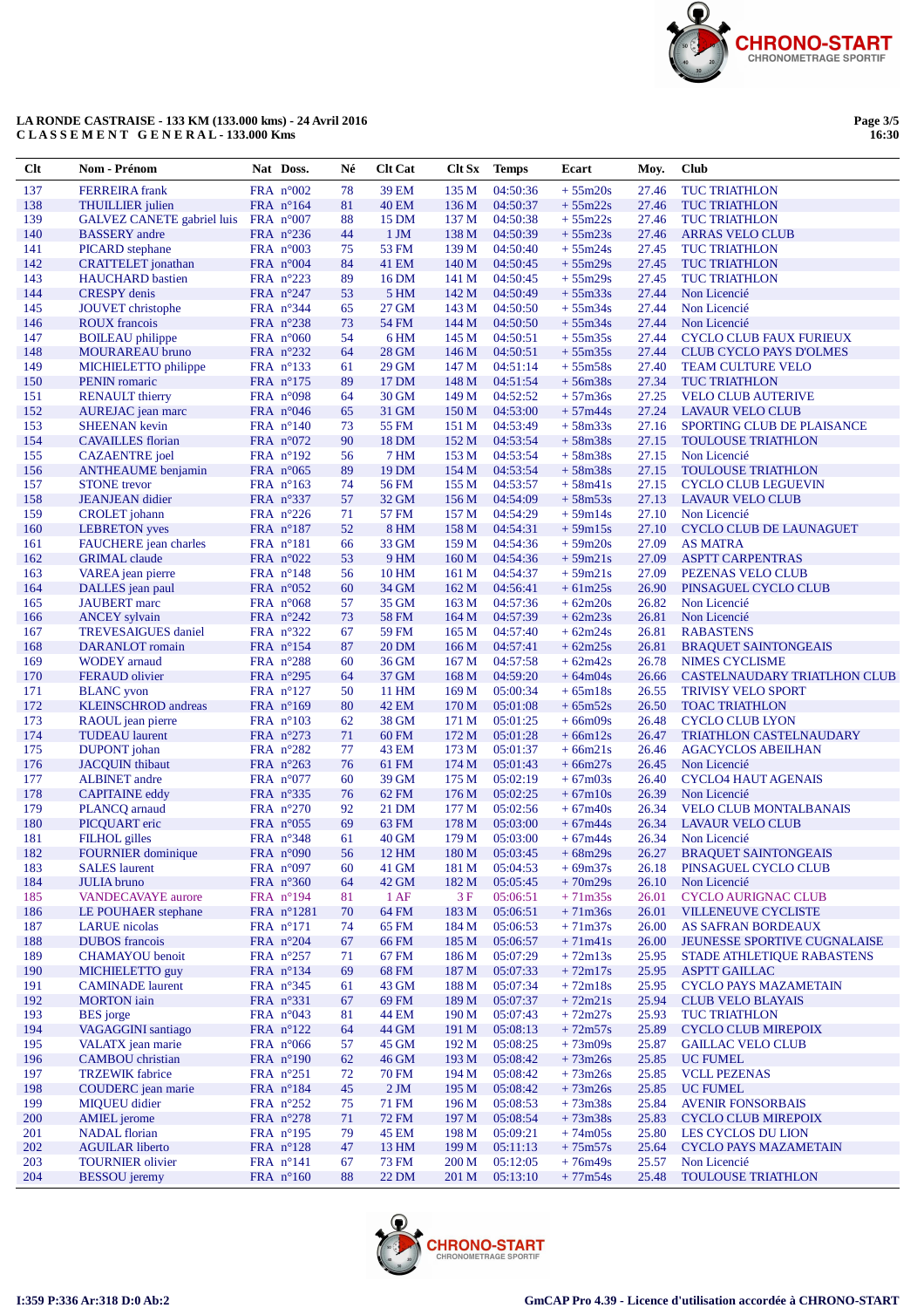

# LA RONDE CASTRAISE - 133 KM (133.000 kms) - 24 Avril 2016<br>CLASSEMENT GENERAL - 133.000 Kms

Page 4/5<br>16:30

| Clt        | Nom - Prénom                                   | Nat Doss.                                | Né       | <b>Clt Cat</b>        | Clt Sx         | <b>Temps</b>         | Ecart                     | Moy.           | <b>Club</b>                                                   |
|------------|------------------------------------------------|------------------------------------------|----------|-----------------------|----------------|----------------------|---------------------------|----------------|---------------------------------------------------------------|
| 205        | <b>CHOULET</b> yves                            | FRA n°277                                | 56       | 14 HM                 | 202 M          | 05:14:25             | $+79m10s$                 | 25.38          | Non Licencié                                                  |
| 206        | <b>GRANGAGNAGE</b> julien                      | FRA $n^{\circ}272$                       | 84       | 46 EM                 | 203 M          | 05:15:05             | $+79m49s$                 | 25.33          | Non Licencié                                                  |
| 207        | <b>DUCLOS</b> emmanuel                         | FRA $n^{\circ}107$                       | 85       | 47 EM                 | 204 M          | 05:15:32             | $+80m16s$                 | 25.29          | Non Licencié                                                  |
| 208        | <b>GONCAVELS</b> laurent                       | FRA $n^{\circ}069$                       | 77       | <b>48 EM</b>          | 205 M          | 05:15:41             | $+80m25s$                 | 25.28          | Non Licencié                                                  |
| 209        | TROADEC jean philippe                          | FRA $n^{\circ}213$                       | 69       | 74 FM                 | 206 M          | 05:16:05             | $+80m49s$                 | 25.25          | Non Licencié                                                  |
| 210        | <b>GARRIGUES</b> laurent                       | FRA $n^{\circ}287$                       | 71       | <b>75 FM</b>          | 207 M          | 05:16:56             | $+81m40s$                 | 25.18          | <b>VELO CLUB SAINT ESTEVE</b>                                 |
| 211        | <b>BELARD</b> pierre                           | FRA $n^{\circ}179$                       | 63       | 47 GM                 | 208 M          | 05:17:03             | $+81m47s$                 | 25.17          | FOYER JEUNES EDUCATION POPULAIRE                              |
| 212        | PAUSE jean remi                                | FRA $n^{\circ}325$                       | 69       | <b>76 FM</b>          | 209 M          | 05:17:43             | $+82m27s$                 | 25.12          | <b>CAMARADE SPORTS ET LOISIRS</b>                             |
| 213        | <b>MAGES</b> richard                           | FRA $n^{\circ}346$                       | 73       | <b>77 FM</b>          | 210 M          | 05:18:10             | $+82m54s$                 | 25.08          | <b>VELO CLUN CAMBONAIS</b>                                    |
| 214<br>215 | <b>BAYLES</b> olivier                          | FRA $n^{\circ}167$                       | 65<br>54 | <b>48 GM</b>          | 211 M<br>212 M | 05:18:27<br>05:18:55 | $+83m12s$                 | 25.06<br>25.02 | Non Licencié                                                  |
| 216        | COUPE jean michel<br>MIOTTO eric               | FRA $n^{\circ}144$<br>FRA $n^{\circ}094$ | 68       | 15 HM<br><b>78 FM</b> | 213 M          | 05:19:26             | $+83m39s$<br>$+84m10s$    | 24.98          | <b>CYCLO CLUB RIVESALTES</b><br>Non Licencié                  |
| 217        | <b>CORBALAN</b> charles                        | FRA $n^{\circ}039$                       | 59       | 49 GM                 | 214 M          | 05:19:26             | $+84m11s$                 | 24.98          | <b>CYCLO CLUB MIREPOIX</b>                                    |
| 218        | <b>BARTHE Eric</b>                             | FRA n°363                                | 64       | 50 GM                 | 215 M          | 05:19:47             | $+84m31s$                 | 24.96          | Non Licencié                                                  |
| 219        | <b>ASTOURY</b> jean claude                     | FRA $n^{\circ}336$                       | 66       | 51 GM                 | 216 M          | 05:20:28             | $+85m13s$                 | 24.90          | CYCLO CLUB DU CHALABRAIS                                      |
| 220        | <b>SEGUINEL</b> yann                           | FRA $n^{\circ}067$                       | 78       | <b>49 EM</b>          | 217 M          | 05:20:31             | $+85m15s$                 | 24.90          | Non Licencié                                                  |
| 221        | <b>CORTIAL</b> patrick                         | FRA $n^{\circ}168$                       | 69       | 79 FM                 | 218 M          | 05:20:45             | $+85m29s$                 | 24.88          | <b>US NOHICOISE</b>                                           |
| 222        | <b>LALLART</b> emmanuel                        | FRA $n^{\circ}056$                       | 67       | <b>80 FM</b>          | 219 M          | 05:21:00             | $+85m44s$                 | 24.86          | <b>CYCLO CLUB MIREPOIX</b>                                    |
| 223        | <b>LEMOND</b> julien                           | FRA $n^{\circ}304$                       | 82       | 50 EM                 | 220 M          | 05:21:01             | $+85m45s$                 | 24.86          | <b>TOULOUSE TRIATHLON</b>                                     |
| 224        | <b>BASTOW</b> christopher                      | FRA $n^{\circ}057$                       | 62       | 52 GM                 | 221 M          | 05:22:13             | $+86m57s$                 | 24.77          | Non Licencié                                                  |
| 225        | <b>DUBOIS</b> laurent                          | FRA $n^{\circ}006$                       | 68       | <b>81 FM</b>          | 222 M          | 05:23:13             | $+87m57s$                 | 24.69          | Non Licencié                                                  |
| 226        | <b>LACHENY</b> pascal                          | FRA $n^{\circ}200$                       | 61       | 53 GM                 | 223 M          | 05:23:34             | $+88m18s$                 | 24.66          | AS LEGRAND LIMOGES                                            |
| 227        | <b>BOUISSIERE</b> alexis                       | FRA $n^{\circ}372$                       | 73       | 82 FM                 | 224 M          | 05:23:35             | $+88m19s$                 | 24.66          | Non Licencié                                                  |
| 228        | <b>EUGENIO</b> antonio                         | FRA $n^{\circ}222$                       | 81       | 51 EM                 | 225 M          | 05:23:38             | $+88m22s$                 | 24.66          | <b>VTT MURET</b>                                              |
| 229        | GARROS jean christophe                         | FRA $n^{\circ}041$                       | 66       | 54 GM                 | 226 M          | 05:23:40             | $+88m24s$                 | 24.66          | Non Licencié                                                  |
| 230        | <b>LAMBERT</b> jean                            | FRA $n^{\circ}130$                       | 63       | 55 GM                 | 227 M          | 05:24:32             | $+89m16s$                 | 24.59          | Non Licencié                                                  |
| 231        | <b>MARTIN</b> manuel                           | FRA $n^{\circ}082$                       | 84       | 52 EM                 | 228 M          | 05:24:46             | $+89m30s$                 | 24.57          | <b>TUC TRIATHLON</b>                                          |
| 232<br>233 | VIDAL patricia                                 | FRA n°138                                | 55       | 2CF                   | 4F             | 05:25:20<br>05:25:22 | $+90m04s$                 | 24.53          | SPORTING CLUB DE PLAISANCE                                    |
| 234        | <b>CAPELLE</b> claude<br><b>REYNES</b> thomas  | FRA $n^{\circ}109$<br>FRA $n^{\circ}162$ | 51<br>83 | 16 HM<br>53 EM        | 229 M<br>230 M | 05:26:19             | $+90m06s$<br>$+91m03s$    | 24.53<br>24.46 | Non Licencié<br><b>BALMA OLYMPIQUE CYLISME</b>                |
| 235        | <b>CHOLVY</b> julien                           | FRA $n^{\circ}262$                       | 75       | 83 FM                 | 231 M          | 05:26:55             | $+91m39s$                 | 24.41          | Non Licencié                                                  |
| 236        | ROUSSILLE dominique                            | FRA $n^{\circ}153$                       | 59       | 56 GM                 | 232 M          | 05:27:59             | $+92m43s$                 | 24.33          | <b>UC FUMEL</b>                                               |
| 237        | <b>ORTHEGA</b> thierry                         | FRA $n^{\circ}106$                       | 63       | 57 GM                 | 233 M          | 05:28:19             | $+93m03s$                 | 24.31          | <b>CYCLO CLUB RIVESALTES</b>                                  |
| 238        | <b>ACHILLI</b> eric                            | FRA $n^{\circ}088$                       | 64       | 58 GM                 | 234 M          | 05:28:43             | $+93m28s$                 | 24.28          | <b>ASPTT GAILLAC</b>                                          |
| 239        | <b>BARBILLON</b> yves                          | FRA $n^{\circ}220$                       | 55       | 17 HM                 | 235 M          | 05:29:59             | $+94m44s$                 | 24.18          | Non Licencié                                                  |
| 240        | <b>CAYUELA</b> gerard                          | FRA $n^{\circ}221$                       | 52       | 18 HM                 | 236 M          | 05:30:00             | $+94m44s$                 | 24.18          | <b>BEAUZELLE CYCLO</b>                                        |
| 241        | MAUREL philippe 2                              | FRA $n^{\circ}205$                       | 66       | 59 GM                 | 237 M          | 05:30:01             | $+94m45s$                 | 24.18          | <b>ATAC VTT ARAGON</b>                                        |
| 242        | <b>IRVING</b> joel                             | FRA $n^{\circ}240$                       | 62       | 60 GM                 | 238 M          | 05:30:24             | $+95 \text{m}08 \text{s}$ | 24.15          | <b>SOREZE VELO CLUB</b>                                       |
| 243        | <b>BLANC</b> jean philippe                     | FRA $n^{\circ}354$                       | 49       | 19 HM                 | 239 M          | 05:30:24             | $+95 \text{m}08 \text{s}$ | 24.15          | Non Licencié                                                  |
| 244        | <b>GALINDO</b> denis                           | FRA $n^{\circ}126$                       | 61       | 61 GM                 | 240 M          | 05:30:25             | $+95 \text{m}09 \text{s}$ | 24.15          | <b>SAINT ALBAN OMNISPORT</b>                                  |
| 245        | GARCIA jean marie                              | FRA $n^{\circ}070$                       | 55       | 20 HM                 | 241 M          | 05:30:26             | $+95m10s$                 | 24.15          | ROUE LIBRE GIGNACOISE                                         |
| 246        | <b>BOUSSIN</b> serge                           | FRA $n^{\circ}355$                       | 41       | 3 JM                  | 242 M          | 05:31:03             | $+95m47s$                 | 24.11          | <b>CYCLO CLUB CORNEBARIEU</b>                                 |
| 247        | <b>FONCARNIER</b> maxime                       | FRA $n^{\circ}266$                       | 77       | 54 EM                 | 243 M          | 05:32:17             | $+97m02s$                 | 24.02          | Non Licencié                                                  |
| 248<br>249 | <b>THUBERT Patrice</b>                         | FRA $n^{\circ}369$                       | 64<br>70 | 62 GM<br>84 FM        | 244 M<br>245 M | 05:32:19<br>05:32:19 | $+97m03s$<br>$+97m03s$    | 24.01<br>24.01 | <b>BALMA VELO SPRINT</b><br><b>CYCLO RANDONNEUR ALBIGEOIS</b> |
| 250        | <b>CHAUBARD</b> laurent<br><b>FOUIX</b> pascal | FRA $n^{\circ}071$<br>FRA n°324          | 57       | 63 GM                 | 246 M          | 05:32:20             | $+97m04s$                 | 24.01          | Non Licencié                                                  |
| 251        | <b>RABOT</b> patrick                           | FRA n°013                                | 60       | 64 GM                 | 247 M          | 05:32:22             | $+97m06s$                 | 24.01          | <b>UCFML</b>                                                  |
| 252        | MOTTRAM ed                                     | FRA n°246                                | 77       | 55 EM                 | 248 M          | 05:32:35             | $+97m19s$                 | 23.99          | Non Licencié                                                  |
| 253        | <b>GREGOIRE</b> lionel                         | FRA $n^{\circ}018$                       | 84       | 56 EM                 | 249 M          | 05:34:00             | $+98m45s$                 | 23.89          | Non Licencié                                                  |
| 254        | <b>CAVALIE</b> jerome                          | FRA $n^{\circ}161$                       | 73       | 85 FM                 | 250 M          | 05:34:23             | $+99m07s$                 | 23.87          | SPLACH ISLE JOURDAIN TRIATHLON                                |
| 255        | <b>DUPUCH</b> michel                           | FRA $n^{\circ}172$                       | 63       | 65 GM                 | 251 M          | 05:34:24             | $+99m08s$                 | 23.86          | <b>CYCLO CLUB MALEPERE</b>                                    |
| 256        | SIBRA jean francois                            | FRA $n^{\circ}271$                       | 69       | <b>86 FM</b>          | 252 M          | 05:34:30             | $+99m14s$                 | 23.86          | Non Licencié                                                  |
| 257        | <b>DUPOUX</b> max                              | FRA $n^{\circ}042$                       | 59       | 66 GM                 | 253 M          | 05:37:02             | $+101m46s$                | 23.68          | <b>CYCLO CLUB LEGUEVIN</b>                                    |
| 258        | GATTI jean michel                              | FRA $n^{\circ}047$                       | 64       | 67 GM                 | 254 M          | 05:37:10             | $+101m55s$                | 23.67          | <b>CYCLO CLUB MIREPOIX</b>                                    |
| 259        | <b>MASSENET</b> benoit                         | FRA $n^{\circ}193$                       | 83       | 57 EM                 | 255 M          | 05:38:38             | $+103m22s$                | 23.57          | <b>VELO SPORT CASTELNAUDARY</b>                               |
| 260        | <b>CASTILLON</b> sylvain                       | FRA n°284                                | 83       | 58 EM                 | 256 M          | 05:38:40             | $+103m24s$                | 23.56          | <b>TUC TRIATHLON</b>                                          |
| 261        | REDOULES virginie                              | FRA n°080                                | 75       | 2BF                   | $5 F$          | 05:39:52             | $+104m36s$                | 23.48          | <b>VELO CLUB MONDONVILLOIS</b>                                |
| 262        | <b>HALIN</b> fabrice                           | FRA $n^{\circ}081$                       | 61       | 68 GM                 | 257 M          | 05:39:54             | $+104m38s$                | 23.48          | <b>VELO CLUB MONDONVILLOIS</b>                                |
| 263        | <b>MALPEL</b> thierry                          | FRA $n^{\circ}149$                       | 66       | 69 GM                 | 258 M          | 05:39:55             | $+104m39s$                | 23.48          | <b>TOAC TRIATHLON</b>                                         |
| 264        | <b>BARBARO</b> daniel                          | FRA $n^{\circ}180$                       | 65       | 70 GM                 | 259 M          | 05:41:05             | $+105m49s$                | 23.40          | <b>AS MATRA</b>                                               |
| 265        | <b>MARCIE</b> christian                        | FRA $n°093$                              | 52       | 21 HM<br>22 HM        | 260 M          | 05:41:13<br>05:41:29 | $+105m57s$                | 23.39          | Non Licencié                                                  |
| 266<br>267 | COCE gerard<br>LEBAS guillaume                 | FRA $n^{\circ}173$<br>FRA $n^{\circ}032$ | 54<br>70 | 87 FM                 | 261 M<br>262 M | 05:41:31             | $+106m13s$<br>$+106m15s$  | 23.37<br>23.37 | <b>CYCLO CLUB RIVESALTES</b><br><b>TOAC TRIATHLON</b>         |
| 268        | <b>THOMAS</b> stephen                          | FRA $n^{\circ}074$                       | 62       | 71 GM                 | 263 M          | 05:42:30             | $+107m14s$                | 23.30          | Non Licencié                                                  |
| 269        | <b>CASTANIER</b> michel                        | FRA $n^{\circ}008$                       | 57       | 72 GM                 | 264 M          | 05:42:46             | $+107m30s$                | 23.28          | <b>CYCLO CLUB SEBAZACOIS</b>                                  |
| 270        | MEE richard                                    | FRA $n^{\circ}166$                       | 82       | 59 EM                 | 265 M          | 05:45:04             | $+109m49s$                | 23.13          | Non Licencié                                                  |
| 271        | <b>GARDES</b> roland                           | FRA $n^{\circ}027$                       | 66       | 73 GM                 | 266 M          | 05:45:44             | $+110m28s$                | 23.08          | CASTELNAUDARY TRIATLHON CLUB                                  |
| 272        | ROS menno                                      | FRA n°308                                | 67       | <b>88 FM</b>          | 267 M          | 05:46:17             | $+111m01s$                | 23.05          | <b>KNWU LOTTO</b>                                             |